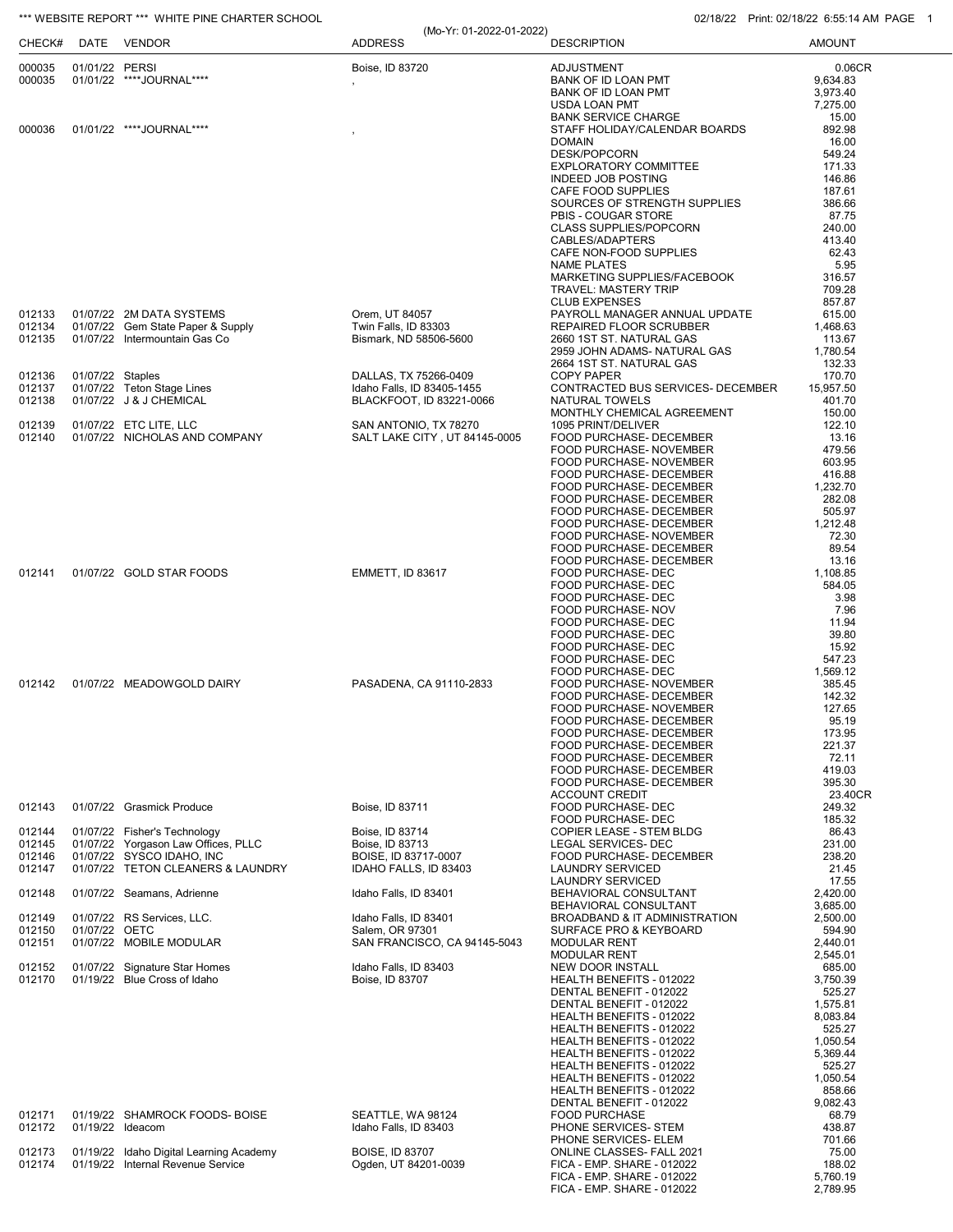|                        |                | *** WEBSITE REPORT *** WHITE PINE CHARTER SCHOOL                |                              |                                                           |                                                            | 02/18/22 Print: 02/18/22 6:55:14 AM PAGE 2 |
|------------------------|----------------|-----------------------------------------------------------------|------------------------------|-----------------------------------------------------------|------------------------------------------------------------|--------------------------------------------|
| CHECK#                 |                | DATE VENDOR                                                     | <b>ADDRESS</b>               | (Mo-Yr: 01-2022-01-2022)                                  | <b>DESCRIPTION</b>                                         | <b>AMOUNT</b>                              |
|                        |                |                                                                 |                              |                                                           | FICA - EMP. SHARE - 012022                                 | 675.18                                     |
|                        |                |                                                                 |                              |                                                           | FICA BENEFIT - 012022                                      | 4,484.75                                   |
|                        |                |                                                                 |                              |                                                           | M/CARE - EMP. SHARE - 012022                               | 301.50                                     |
|                        |                |                                                                 |                              |                                                           | FICA - EMP. SHARE - 012022<br>M/CARE - EMP. SHARE - 012022 | 594.72<br>219.52                           |
|                        |                |                                                                 |                              |                                                           | FICA - EMP. SHARE - 012022                                 | 232.98                                     |
|                        |                |                                                                 |                              |                                                           | M/CARE - EMP. SHARE - 012022                               | 997.84                                     |
|                        |                |                                                                 |                              |                                                           | FICA - EMP. SHARE - 012022                                 | 563.68                                     |
| 012175                 |                | 01/19/22 Peaks to Plains Therapy Svc                            | <b>AMMON, ID 83406</b>       |                                                           | OT THERAPY SERVICES                                        | 300.00                                     |
| 012176                 | 01/19/22 PERSI |                                                                 | Boise, ID 83720              |                                                           | PERSI EMP - 012022<br>PERSI EMP - 012022                   | 780.08<br>776.55                           |
|                        |                |                                                                 |                              |                                                           | PERSI EMP - 012022                                         | 234.16                                     |
|                        |                |                                                                 |                              | PERSI EMP - 012022                                        | 7,370.49                                                   |                                            |
|                        |                |                                                                 |                              | PERSI EMP - 012022                                        | 1,648.99                                                   |                                            |
|                        |                |                                                                 |                              | PERSI EMP - 012022<br>PERSI EMP - 012022                  | 161.30<br>4,533.06                                         |                                            |
|                        |                |                                                                 |                              | PERSI EMP - 012022                                        | 487.55                                                     |                                            |
|                        |                |                                                                 |                              | PERSI EMP - 012022                                        | 361.84                                                     |                                            |
|                        |                |                                                                 |                              | PERSI EMP - 012022                                        | 9,221.91                                                   |                                            |
|                        |                |                                                                 |                              |                                                           | PERSI EMP - 012022                                         | 932.75                                     |
| 012177<br>012178       |                | 01/19/22 Waxie Sanitary Supply<br>01/19/22 VSP VISION INSURANCE |                              | LOS ANGELES, CA 90074-8802                                | ICE MELT SUPPLIES- STEM<br>VISION BENEFIT - 012022         | 278.00<br>94.96                            |
|                        |                |                                                                 | LOS ANGELES, CA 90074-2430   | VISION BENEFIT - 012022                                   | 37.32                                                      |                                            |
|                        |                |                                                                 |                              | VISION BENEFIT - 012022                                   | 6.22                                                       |                                            |
|                        |                |                                                                 |                              | VISION BENEFIT - 012022                                   | 6.22                                                       |                                            |
|                        |                |                                                                 |                              | VISION BENEFIT - 012022<br>VISION BENEFIT - 012022        | 12.44                                                      |                                            |
|                        |                |                                                                 |                              | VISION BENEFIT - 012022                                   | 18.66<br>6.22                                              |                                            |
|                        |                |                                                                 |                              |                                                           | VISION BENEFIT - 012022                                    | 12.44                                      |
|                        |                |                                                                 |                              |                                                           | VISION BENEFIT - 012022                                    | 111.96                                     |
|                        |                | 01/19/22 Idaho School Boards Association, INC.                  | BOISE, ID 83707-4797         |                                                           | VISION BENEFIT - 012022<br>POLICY UPDATE SERVICE           | 68.42<br>695.00                            |
| 012179<br>012180       |                | 01/19/22 BSR Equipment Inc.                                     | TWIN FALLS, ID 83301         |                                                           | <b>MILK COOLER</b>                                         | 3,109.27                                   |
| 012181                 |                | 01/19/22 GreatAmerica Financial Svcs                            | Dallas, TX 75266-0831        |                                                           | <b>COPIER LEASE</b>                                        | 53.28                                      |
| 012182                 |                | 01/19/22 eLuma, LLC                                             | LEHI, UT 84043               | SPEECH/LANGUAGE THERAPY                                   | 20,000.00                                                  |                                            |
|                        |                |                                                                 |                              | SPEECH/LANGUAGE THERAPY                                   | 300.00                                                     |                                            |
|                        |                |                                                                 |                              | SPEECH/LANGUAGE THERAPY<br>SPEECH/LANGUAGE THERAPY        | 40,340.19<br>4,500.00                                      |                                            |
| 012183                 |                | 01/19/22 PRINCIPAL LIFE INSURANCE CO                            |                              | MINNEAPOLIS, MN 55480-7200                                | LIFE INSURANCE PREMIUM- FEB                                | 251.64                                     |
|                        |                |                                                                 |                              |                                                           | LIFE INSURANCE PREMIUM- MARCH                              | 300.00                                     |
| 012184                 |                | 01/19/22 MOBILE MODULAR                                         | SAN FRANCISCO, CA 94145-5043 | MODULAR RENT-OCT                                          | 2,545.01                                                   |                                            |
|                        |                |                                                                 |                              | MODULAR RENT- NOV<br>MODULAR RENT- NOV                    | 2,440.01<br>2,545.01                                       |                                            |
|                        |                |                                                                 |                              | MODULAR RENT-OCT                                          | 2,440.01                                                   |                                            |
| 012185                 | 01/19/22 DLT   |                                                                 | HERNDON, VA 20171            |                                                           | 3 YEAR DESKTOP AUTHORITY                                   | 6,856.00                                   |
| 012186                 |                | 01/19/22 EDNETICS INC.                                          | POST FALLS. ID 83854         |                                                           | LIGHTSPEED FILTER SOFTWARE SUBSCRIP                        | 659.00                                     |
| 012187<br><b>ELECT</b> |                | 01/19/22 Blue Cross of Idaho<br>01/19/22 ****JOURNAL****        | Boise, ID 83707              | <b>HEALTH PREMIUMS - FEB</b><br>ADMIN CLASSIFIED - 012022 | 4.00<br>23,273.66                                          |                                            |
|                        |                |                                                                 |                              | BUILDING CARE - 012022                                    | 8,864.04                                                   |                                            |
|                        |                |                                                                 |                              | ESSER III ARPA - 012022                                   | 7,811.92                                                   |                                            |
|                        |                |                                                                 |                              | TITLE I - 012022                                          | 3,030.47                                                   |                                            |
|                        |                |                                                                 |                              |                                                           | SPED IDEA - 012022<br>MEDICAID - 012022                    | 3,045.52<br>14,176.82                      |
|                        |                |                                                                 |                              |                                                           | MEDICAID SUB - 012022                                      | 374.19                                     |
|                        |                |                                                                 |                              |                                                           | FOOD SERVICE - 012022                                      | 8,022.35                                   |
|                        |                |                                                                 |                              |                                                           | MOVED FROM SUB TO TEACHER                                  | 19,519.20                                  |
|                        |                |                                                                 |                              |                                                           | MOVED FROM SUB TO TEACHER<br>MOVED FROM SECON TO ELEM      | 19,519.20CR<br>19,895.85CR                 |
|                        |                |                                                                 |                              |                                                           | MOVED FROM SECON TO ELEM                                   | 37,604.20                                  |
|                        |                |                                                                 |                              |                                                           | MOVED FROM SECON TO ELEM                                   | 4,489.00                                   |
|                        |                |                                                                 |                              |                                                           | MOVED FROM SECON TO ELEM                                   | 2,876.00                                   |
|                        |                |                                                                 |                              |                                                           | MOVED FROM SECON TO ELEM                                   | 4,489.00CR                                 |
|                        |                |                                                                 |                              |                                                           | MOVED FROM SECON TO ELEM<br>MOVED FROM SECON TO ELEM       | 17,708.35CR<br>2,876.00CR                  |
|                        |                |                                                                 |                              |                                                           | ELEM TEACHER - 012022                                      | 73.425.90                                  |
|                        |                |                                                                 |                              |                                                           | ELEM CLASSIFIED - 012022                                   | 4,106.33                                   |
|                        |                |                                                                 |                              |                                                           | ELEM CLASSIFIED SUB - 012022                               | 325.24                                     |
|                        |                |                                                                 |                              |                                                           | ELEM TEACHER SUB - 012022<br>ELEM LITERACY - 012022        | 977.81<br>2,519.81                         |
|                        |                |                                                                 |                              |                                                           | SECON TEACHER - 012022                                     | 32,786.50                                  |
|                        |                |                                                                 |                              |                                                           | SECON CLASSIFIED - 012022                                  | 2,674.78                                   |
|                        |                |                                                                 |                              |                                                           | SECON CLASSIFIED SUB - 012022                              | 307.57                                     |
|                        |                |                                                                 |                              |                                                           | SECON TEACHER SUB - 012022<br>SPED MOE - 012022            | 3,958.24<br>4,083.34                       |
|                        |                |                                                                 |                              |                                                           | ADMIN CERT - 012022                                        | 38,629.19                                  |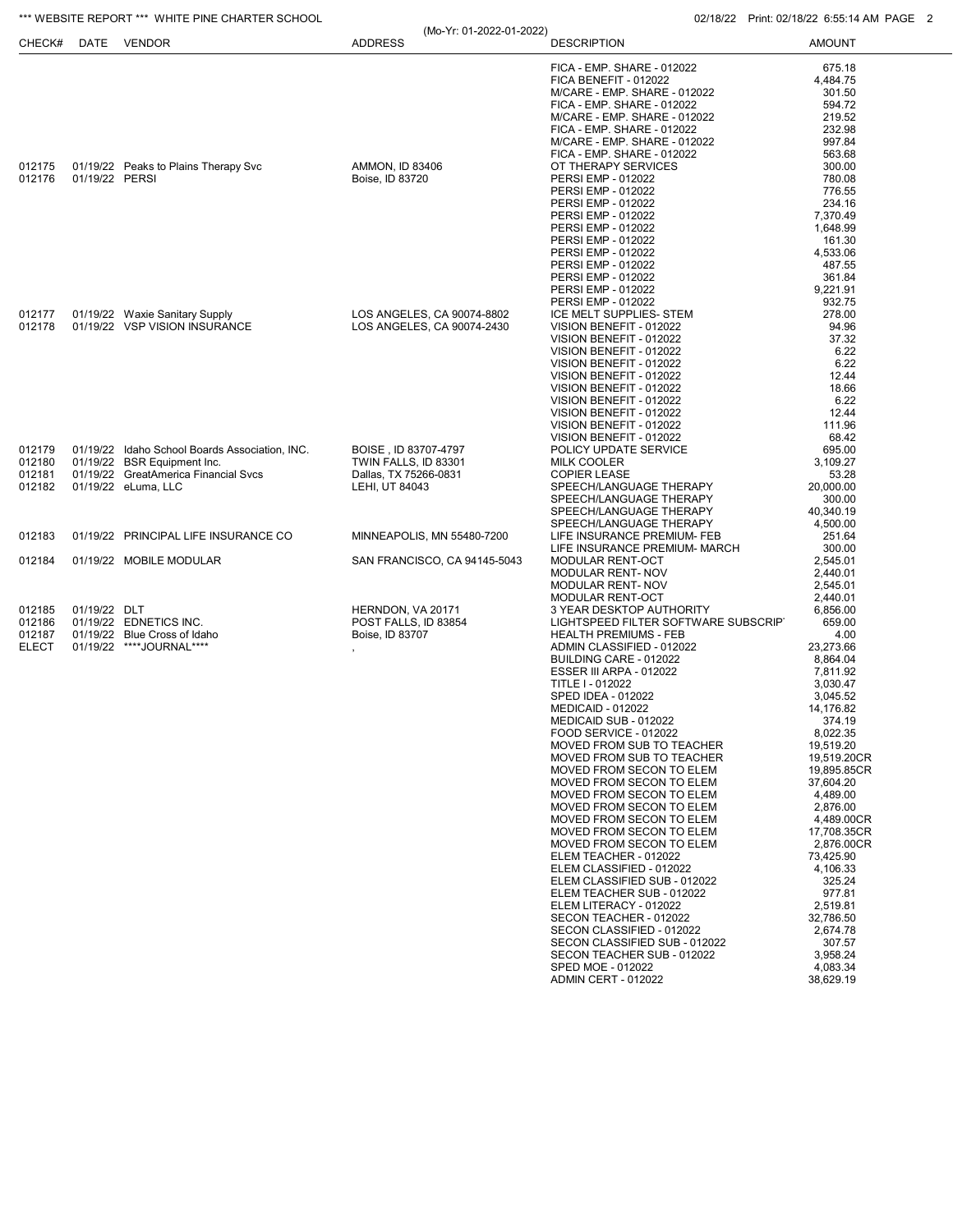| DATE | NAME                                                       | GROSS PAY            |
|------|------------------------------------------------------------|----------------------|
|      | 01/20/22 Alexander, Crystal                                | 502.24               |
|      | 01/20/22 Allen, Maxwell                                    | 121.66               |
|      | 01/20/22 Anderson, Jenna<br>01/20/22 Anderson, Malinda     | 142.56<br>2,856.33   |
|      | 01/20/22 ATTEBURY, ANNA E                                  | 4,083.34             |
|      | 01/20/22 Attebury, Kristin L                               | 3,240.67             |
|      | 01/20/22 Bickham, Seth<br>01/20/22 Biggs, Alyssa           | 374.19<br>1,120.99   |
|      | 01/20/22 Bigler, Amber                                     | 2,348.96             |
|      | 01/20/22 BILLMAN, ZOANNA<br>01/20/22 Black, Gayle          | 1,913.21<br>4,166.67 |
|      | 01/20/22 Bohn, Ilah                                        | 1,270.90             |
|      | 01/20/22 Brizzee, Ben                                      | 2,533.57             |
|      | 01/20/22 BRIZZEE, INGRID<br>01/20/22 BROOKS, ROBERT        | 1,350.93<br>607.20   |
|      | 01/20/22 Brower, Elena M                                   | 1,833.34             |
|      | 01/20/22 Buyea, Michael<br>01/20/22 Caldwell, Dylan        | 939.75<br>338.64     |
|      | 01/20/22 CHRISTENSEN, AMBERLY                              | 2,041.67             |
|      | 01/20/22 Cote, Ronald                                      | 8,750.00             |
|      | 01/20/22 Crume, Sarah<br>01/20/22 Cushman, Haley           | 1,222.83<br>2,200.00 |
|      | 01/20/22 Davis, Marni                                      | 1,694.59             |
|      | 01/20/22 Del Prado, Carmen<br>01/20/22 Delgado, Wendy      | 3,458.34<br>1,387.20 |
|      | 01/20/22 Dey, Chelsey                                      | 3,458.34             |
|      | 01/20/22 Felix, Tausha<br>01/20/22 Fray, Allan             | 57.60<br>3,458.34    |
|      | 01/20/22 Fritchen, Christina                               | 3,500.00             |
|      | 01/20/22 Garcia, Megan                                     | 257.60               |
|      | 01/20/22 Georgeson, Dareta<br>01/20/22 GOODRICH, ASHLEY    | 3,000.00<br>3,812.50 |
|      | 01/20/22 Goodwin, Connie                                   | 422.89               |
|      | 01/20/22 Gray, Kaitlyn<br>01/20/22 Greene, Madilyn         | 3.458.34             |
|      | 01/20/22 Grigsby, Elizabeth                                | 3,458.34<br>1,457.75 |
|      | 01/20/22 Groberg, Heily                                    | 319.50               |
|      | 01/20/22 Hatfield, Megan<br>01/20/22 Hawes-Resendiz, Diana | 1,414.40<br>3,979.17 |
|      | 01/20/22 Hoagland, Angel                                   | 2,916.67             |
|      | 01/20/22 Jenkins, Shannon<br>01/20/22 Johnson, Erika       | 296.78               |
|      | 01/20/22 Johnston, Jana L                                  | 246.45<br>4,875.00   |
|      | 01/20/22 Jones, Destiny                                    | 2,368.67             |
|      | 01/20/22 Kunz, Heather L<br>01/20/22 Lamb, Adam            | 1,622.36<br>1,332.80 |
|      | 01/20/22 Larson, Shauna                                    | 2,614.67             |
|      | 01/20/22 Lindsay, Kelsey M<br>01/20/22 Loertscher, Cade    | 3,979.17<br>218.16   |
|      | 01/20/22 Mackenzie, Stacy                                  | 4,458.34             |
|      | 01/20/22 Miller, Milan                                     | 122.60               |
|      | 01/20/22 Neal, Samuel W.<br>01/20/22 Nelson, Elizabeth     | 344.40<br>1,303.75   |
|      | 01/20/22 Olsen, Mark                                       | 7,858.34             |
|      | 01/20/22 Olsen, Shannon<br>01/20/22 OLSEN, TODD            | 2,100.00<br>3,812.50 |
|      | 01/20/22 Otis, Elizabeth                                   | 3,979.17             |
|      | 01/20/22 Pack, Jennifer                                    | 4,270.84             |
|      | 01/20/22 Perrenoud, Nicholas<br>01/20/22 PETERSON, KARI M  | 3,043.34<br>4,145.84 |
|      | 01/20/22 Peterson, Laura                                   | 489.75               |
|      | 01/20/22 Pizinger, Travis<br>01/20/22 Rawson, Derek        | 3,458.34<br>3,021.67 |
|      | 01/20/22 Rayner, Linda                                     | 3,812.50             |
|      | 01/20/22 Rich, Elise<br>01/20/22 Rorden, Jacqueline        | 3,500.00<br>467.46   |
|      | 01/20/22 ROTH, BETH                                        | 1,496.00             |
|      | 01/20/22 Scott, Curtis                                     | 3,833.34             |
|      | 01/20/22 Shelman, Launie<br>01/20/22 Smith, Devin          | 2,400.00<br>191.39   |
|      | 01/20/22 Smith, Heather                                    | 659.98               |
|      | 01/20/22 Smith, Melissa                                    | 2,703.08<br>1,369.07 |
|      | 01/20/22 Smith, Paula<br>01/20/22 Smith, Tammie            | 1,637.10             |
|      | 01/20/22 Stubbs, Geoff                                     | 6,583.34             |
|      | 01/20/22 Swenson, Danielle<br>01/20/22 Toop, Jamie         | 3,791.67<br>4,000.00 |
|      | 01/20/22 Torgerson, Amanda L                               | 4,750.00             |
|      | 01/20/22 TRUST, ALYSA<br>01/20/22 Turner, Shannon W.       | 6,354.17             |
|      | 01/20/22 TYLER, DEVAN                                      | 558.76<br>7,500.00   |
|      | 01/20/22 Van Leishout, James                               | 3,320.00             |
|      | 01/20/22 Vetch, Shantele<br>01/20/22 Walker, Emi S         | 2,312.00<br>4,375.00 |
|      | 01/20/22 Walton, Joel                                      | 4,145.84             |
|      | 01/20/22 Warmann, Christina                                | 540.71               |
|      | 01/20/22 Waters, Michelle R<br>01/20/22 Webster, Amy       | 3,511.67<br>3,541.67 |
|      | 01/20/22 Widmer, Summer Lee                                | 783.09               |
|      | 01/20/22 Wilkinson, Ryan James<br>01/20/22 Wilson, Adam    | 1,280.00<br>3,458.34 |
|      |                                                            |                      |